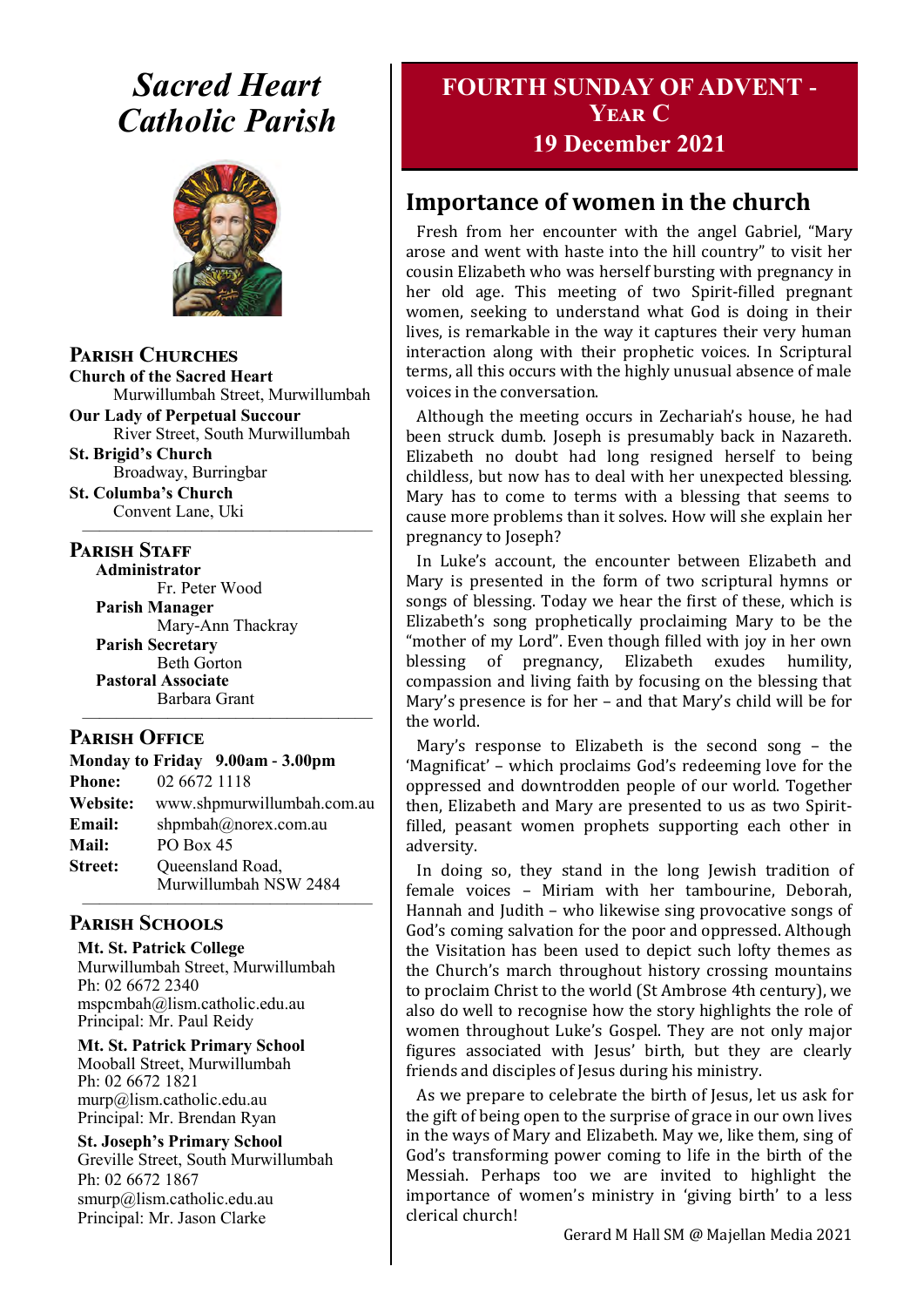# This week in the Parish 19 — 26 December

| Sunday 19    | <b>FOURTH SUNDAY OF ADVENT - Year C</b><br>8:00 am - Mass<br>10:00 am - Mass                       |
|--------------|----------------------------------------------------------------------------------------------------|
| Tuesday 21   | 5 pm-5:20 pm - Reconciliation<br>5:30 pm - Mass                                                    |
| Wednesday 22 | 5 pm-5:20 pm - Reconciliation<br>5:30 pm - Mass                                                    |
| Thursday 23  | 8:15 am - Mass                                                                                     |
|              | 3:00 pm - Parish Office Closed                                                                     |
| Friday 24    | <b>CHRISTMAS EVE - VIGIL</b><br>6:00pm - Vigil Mass<br>8:00pm - Vigil Mass                         |
| Saturday 25  | THE NATIVITY OF THE LORD (CHRISTMAS DAY)<br>9:00am - Mass                                          |
| Sunday 26    | The HOLY FAMILY of Jesus, Mary & Joseph - Year C<br>9:00 am - Mass<br>(No 8am or 10 am Mass today) |
|              | The Sacred Heart Church will be open for Praver & Reflection Monday.                               |

The Sacred Heart Church will be open for Prayer & Reflection Monday, Tuesday & Wednesday this week from 4pm - 5pm. *(entry via side door)*

# **Please Pray For:**

**RECENTLY DECEASED:** Nigel Logan (Melbourne brother in law of Bev Guinea), Hayley Lenehan, Fr Lyall Cowell, Mary Minahan, Sr Judith Quirk, Sr Joan Reynolds, Ricky Toms

**Anniversaries:** Monsignor Michael Quinn (M'bah Parish Priest 1912-1935), Tom Sterling, Pattie O'Keefe, Lavinia & Edmund Roche, Frank, David & Jan Roche, Betty & Mary-Anne Franks, Rita & Arthur Salter.

#### **Those Who Are Sick:**

Fr Anthony Lemon, James Wallace

*Readings for today and next Sunday:*  **FOURTH SUNDAY OF ADVENT - Year C**  Micah 5:1-4; Heb 10:5-10; Lk 1:39-44

**CHRISTMAS VIGIL - (Mass during the Night)** 

Is 9:1-7; Titus 2:11-14; Lk 2:1-14

**CHRISTMAS DAY - (Mass at Dawn)**  Is 62:11-12; Titus 3:4-7; Lk 2:15-20

**HOLY FAMILY - Year C**  1 Sam 1:20-22, 24-28; 1 Jn 3:1-2, 21-24; Lk 2:41-52

#### **Wednesday Word**

Copies of Wednesday Word, with this weekend's readings, are available for you in the Church.

#### **Acknowledgement of Country**

#### **Christmas Parish Office Closure:**

**Prayer Chapel:** 

**Seating in the Church** Please remember to turn over the small **'Please Sit Here'** card where you sit in the church during Mass. This tells the volunteer cleaners where someone has been

**Reconciliation This Week** Saturday : 5.30 pm - 5.50 pm Sunday: 7.30 am - 7.50 am Tuesday: 5:00 pm - 5:20 pm Wednesday: 5:00 pm - 5:20 pm

The Sacred Heart Prayer Chapel is open for private prayer each

weekday from 9am - 3pm.

sitting during Mass.

The Parish Administration Centre will be closed from **3pm Thursday 23 December**

#### **and will reopen 9am Tuesday 4 January 2022.**

If there are any urgent matters during this time, please phone the Presbytery: 6672 1118.

### **Christmas Day Special Collection**

**This year at all our Christmas Masses, there will be a special collection for Wedgetail Retreat, our local Palliative Care Hospice.** 

Envelopes are available this weekend, and at the Christmas Vigil Masses and the Christmas Day Mass, for this collection.

#### **Reading Roster**

#### **24 Dec | CHRISTMAS VIGIL | Yr C**

- 6pm Kay Ryder
- 8pm Denise Banner

#### **25 Dec | CHRISTMAS DAY | Yr C**

9am - Bernard Nolan

**26 Dec | THE HOLY FAMILY | Yr C**

9am - Mary-Ann Thackray

*We would like to acknowledge the Bundjalung people who are the Traditional Owners of this land on which we gather and pray today. We pay our respects to the Elders past, present and emerging, and extend that respect to other Aboriginal and Torres Strait Islander people past, present and emerging.*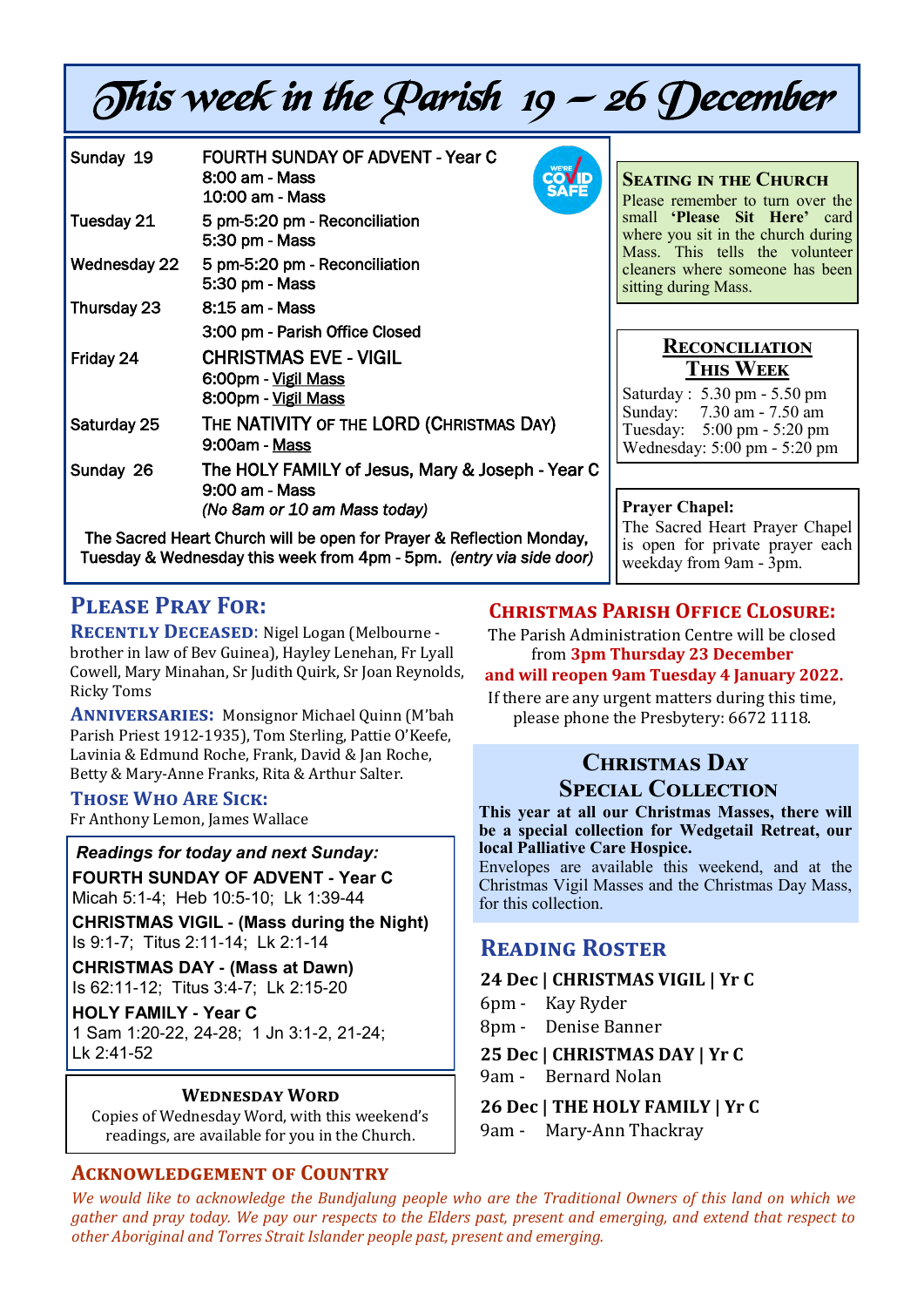

# **Advent Wreath**

We have reached the final Sunday in the season of Advent – a time of preparing ourselves to recognise and celebrate Christ's presence in the world, both historically and in an ongoing, timeless way. This week's gospel account of the Annunciation is an ideal culmination to this season as we recall Mary's emphatic 'Yes' to all that was being asked of her. At the end of the Advent season of reflection and preparation to recognise Christ's presence in the world and in our lives, what better response could there be than to simply say, 'Yes'?

In a world that is driven by selfishness and the drive to push one's self ahead of others, Mary's selfless act stands as a challenge to our modern society. Even in her own time, Mary's decision must have been an enormously difficult one – one that had the potential to bring great shame on herself and Joseph. Yet, her decision is made swiftly and in faith. She trusts God absolutely and gives her life over into God's hands. That is perhaps the supreme act of faith; to say 'Yes' to God so completely that you are prepared to hand over direction and control of your own life.

Few of us tend to be visited by angels who lay out God's plan for us as clearly as Gabriel did for Mary. For most of us, it is a challenge to discern God's desire for us; to realise what it is that we are called to do and then give ourselves fully to that call. In the hustle and bustle of life, it is difficult to hear anything that God may be trying to ask of us. Perhaps the example of Mary's 'Yes' is a reminder to be still enough to hear the question in the first place! - Greg Sunter



#### **Last minute Christmas gifts that make a lasting impact**



You can make a big difference to the lives of people living in poverty this Christmas.

While it has been a difficult and burdensome year for communities around the world, the season of Advent prepares us for the coming of Jesus Christ; a time

of celebration, joy and hope.

Despite the challenges this year has brought, we hope that you will consider purchasing a Global Gift this Christmas – a gift that makes a real difference to the lives of people living in poverty.

A Global Gift is a gift that delivers twice the joy, and packs double the impact. Through the Global Gifts website, you can purchase digital Christmas cards for your family and friends, with the proceeds going towards supporting the world's most vulnerable.

**This Christmas, please consider buying a gift that changes lives. A Global Gift can provide life-changing essentials like clean water, nutritious food and an education to those doing it tough this year. Visit [www.globalgifts.org.au](http://www.globalgifts.org.au) or call 1800 024 413 toll free to browse our range of Global Gifts today.**

#### **January Sunday Mass Time Changes Please Note: While Fr Peter is on holidays in**

**January, we will only have one Sunday Mass at 9 am.** The 8 am & 10 am Masses will resume in February.

#### **Christmas Fundraiser For The Michaelite Mission Priests Works.**

**Hand made Christmas Oils: gold, frankincense and myrrh with a pebble from the Sea of Galilee. Cost: \$25 each.** 

**To order: phone Philomena Zambelli 6672 4635**

#### **Josephite Calendars**

2022 Josephite Calendars are on sale in the Church or at the Parish Office. Only a few left. \$10.00 each.



#### **Christmas Appeal**

Thanks to everyone who has supported this appeal so far! Your generosity will make a big difference to many who struggle to just get by.

**Envelopes are available in the church** for those who would still like to donate. They can be left at the Parish Office, Vinnies shop, or on a collection plate at Mass.

**Donate online:** [https://donate.vinnies.org.au/christmas](https://donate.vinnies.org.au/christmas-appeal)[appeal](https://donate.vinnies.org.au/christmas-appeal) **BUT when you reach the option asking for 'Comments or Conference Name' please** 

**write "Conference 43-427" SO YOUR GIFT STAYS IN THIS AREA.** 

Thank you very much for anything you are able to do.

Denise Banner, President Mary MacKillop Conference